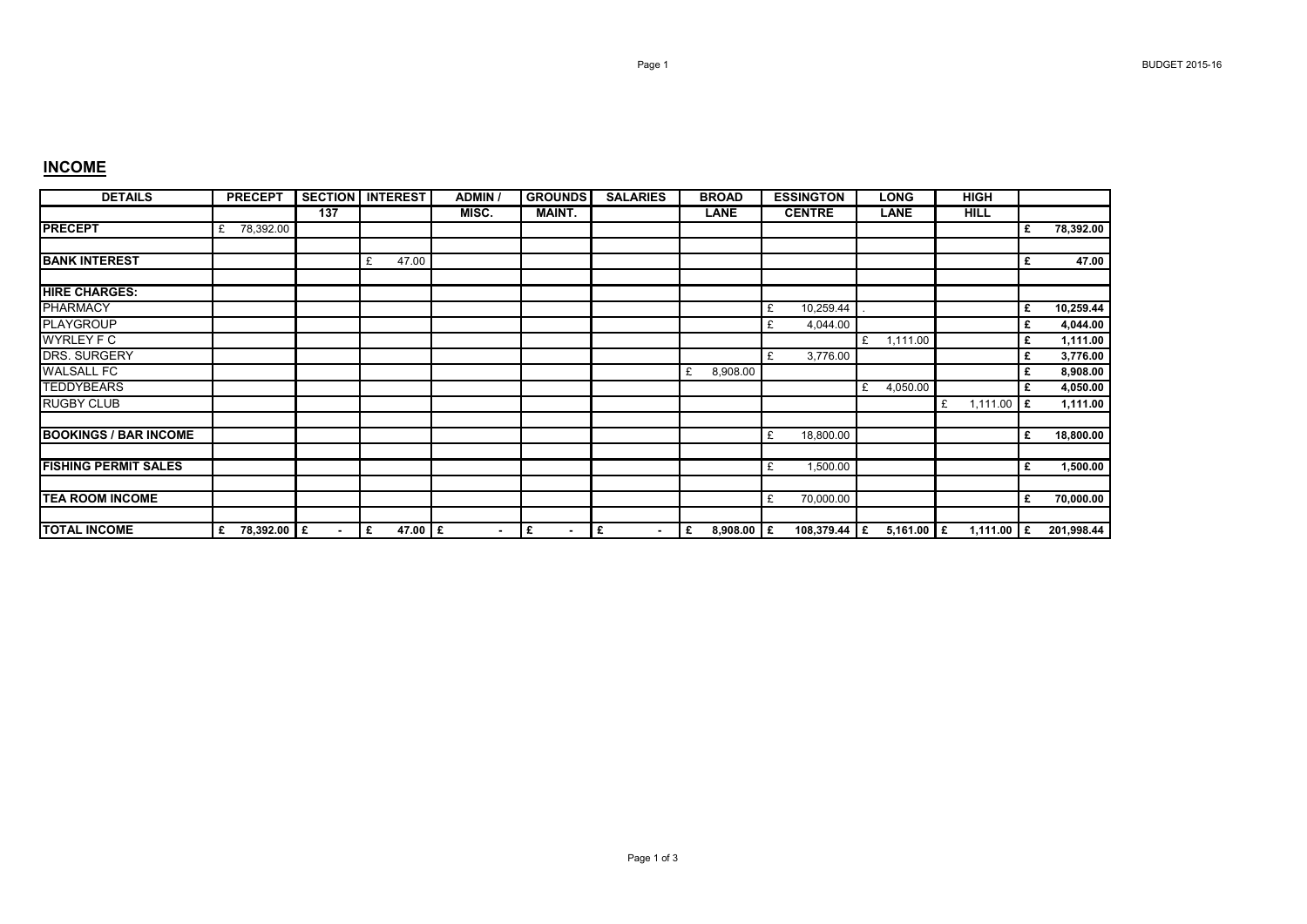## **EXPENDITURE**

| <b>DETAILS</b>                             | <b>PRECEPT</b> | 137              | <b>SECTION INTEREST</b> |     | <b>ADMIN /</b><br>MISC. | <b>GROUNDS</b><br><b>MAINT.</b> |   | <b>SALARIES</b> | <b>BROAD</b><br><b>LANE</b> |     | <b>ESSINGTON</b><br><b>CENTRE</b> | <b>LONG</b><br>LANE |          | <b>HIGH</b><br><b>HILL</b> | <b>TOTAL</b> |              |
|--------------------------------------------|----------------|------------------|-------------------------|-----|-------------------------|---------------------------------|---|-----------------|-----------------------------|-----|-----------------------------------|---------------------|----------|----------------------------|--------------|--------------|
| <b>SALARIES:</b>                           |                |                  |                         |     |                         |                                 |   |                 |                             |     |                                   |                     |          |                            |              |              |
| <b>CLERK(Inc NI &amp; Pension Contrib)</b> |                |                  |                         |     |                         |                                 | £ | 26,853.00       |                             |     |                                   |                     |          |                            | £            | 26,853.00    |
| ECC                                        |                |                  |                         |     |                         |                                 | £ | 5,014.00        |                             |     |                                   |                     |          |                            | £            | 5,014.00     |
| ECC (Odd jobs)                             |                |                  |                         |     |                         |                                 | £ | 5,000.00        |                             |     |                                   |                     |          |                            | £            | 5,000.00     |
| <b>TEA ROOM</b>                            |                |                  |                         |     |                         |                                 | £ | 47,530.00       |                             |     |                                   |                     |          |                            | £            | 47,530.00    |
|                                            |                |                  |                         |     |                         |                                 |   |                 |                             |     |                                   |                     |          |                            |              |              |
| <b>RATES</b>                               |                |                  |                         |     |                         |                                 |   |                 |                             | £   | 7,650.00                          |                     |          |                            | £            | 7,650.00     |
| <b>UTILITIES</b>                           |                |                  |                         |     |                         |                                 |   |                 |                             |     |                                   |                     |          |                            |              |              |
| <b>GAS</b>                                 |                |                  |                         |     |                         |                                 |   |                 |                             | £   | 9,156.00                          |                     |          |                            | £            | 9.156.00     |
| <b>ELECTRICITY</b>                         |                |                  |                         |     |                         |                                 |   |                 |                             | £   | 7.212.00 E 12.192.00              |                     |          |                            | £            | 19,404.00    |
| <b>WATER</b>                               |                |                  |                         |     |                         |                                 |   |                 |                             | £   | 3,000.00                          |                     |          |                            | £            | 3,000.00     |
| <b>TELEPHONE/INTERNET</b>                  |                |                  |                         |     |                         |                                 |   |                 |                             | £   | 960.00                            |                     |          |                            | £            | 960.00       |
|                                            |                |                  |                         |     |                         |                                 |   |                 |                             |     |                                   |                     |          |                            |              |              |
| <b>ADMINISTRATION:</b>                     |                |                  |                         |     |                         |                                 |   |                 |                             |     |                                   |                     |          |                            | £            |              |
| <b>MAGAZINE AD</b>                         |                |                  |                         | £   | 200.00                  |                                 |   |                 |                             |     |                                   |                     |          |                            | £            | 200.00       |
| MEMBERSHIPS / DONATIONS                    |                | £ 2,000.00       |                         | £   | 650.00                  |                                 |   |                 |                             |     |                                   |                     |          |                            | £            | 2,650.00     |
| PETTY CASH                                 |                |                  |                         | £   | 1,200.00                |                                 |   |                 |                             |     |                                   |                     |          |                            | £            | 1,200.00     |
| <b>INSURANCE</b>                           |                |                  |                         | £   | 5,105.00                |                                 |   |                 |                             |     |                                   |                     |          |                            | £            | 5,105.00     |
| CHAIRMANS ALLOWANCE                        |                |                  |                         | £   | 400.00                  |                                 |   |                 |                             |     |                                   |                     |          |                            | £            | 400.00       |
| <b>CIVIC SUNDAY</b>                        |                |                  |                         | £   | 3,000.00                |                                 |   |                 |                             |     |                                   |                     |          |                            | £            | 3,000.00     |
| <b>AUDIT FEE</b>                           |                |                  |                         | £   | 850.00                  |                                 |   |                 |                             |     |                                   |                     |          |                            | £            | 850.00       |
| REFUSE / SANITARY EQUIPMENT                |                |                  |                         | £   | 3,780.00                |                                 |   |                 |                             |     |                                   |                     |          |                            | £            | 3,780.00     |
| <b>CLEANING MATERIALS</b>                  |                |                  |                         | £   | 500.00                  |                                 |   |                 |                             |     |                                   |                     |          |                            | £            | 500.00       |
| <b>BAILIFFS &amp; OTHER HONORARIUM</b>     |                |                  |                         | £   | 520.00                  |                                 |   |                 |                             |     |                                   |                     |          |                            | £            | 520.00       |
| <b>ELECTION CONTINGENCY</b>                |                |                  |                         | £   | 1.000.00                |                                 |   |                 |                             |     |                                   |                     |          |                            | £            | 1.000.00     |
| <b>MISCELLANEOUS ITEMS</b>                 |                |                  |                         | £   | 5,000.00                |                                 |   |                 |                             |     |                                   |                     |          |                            | £            | 5,000.00     |
| <b>TRAINING</b>                            |                |                  |                         | £   | 300.00                  |                                 |   |                 |                             |     |                                   |                     |          |                            | £            | 300.00       |
|                                            |                |                  |                         |     |                         |                                 |   |                 |                             |     |                                   |                     |          |                            |              |              |
| <b>GROUNDS MAINTENANCE</b>                 |                |                  |                         |     |                         | £ 5,000.00                      |   |                 |                             |     |                                   |                     |          |                            | £            | 5,000.00     |
|                                            |                |                  |                         |     |                         |                                 |   |                 |                             |     |                                   |                     |          |                            |              |              |
| <b>BUILDING MAINTENANCE</b>                |                |                  |                         |     |                         |                                 |   |                 |                             | £   | $2.000.00$ £                      |                     | 1,000.00 |                            | £            | 3.000.00     |
|                                            |                |                  |                         |     |                         |                                 |   |                 |                             |     |                                   |                     |          |                            |              |              |
| <b>PHASE 9 REFURBISHMENT</b>               |                |                  |                         |     |                         |                                 |   |                 |                             | £   | 20,000.00                         |                     |          |                            | £            | 20,000.00    |
| <b>TEA ROOM EXPENDITURE</b>                |                |                  |                         |     |                         |                                 |   |                 |                             | £   | 22,500.00                         |                     |          |                            | £            | 22,500.00    |
|                                            |                |                  |                         |     |                         |                                 |   |                 |                             |     |                                   |                     |          |                            |              |              |
| <b>TOTALS</b>                              | £<br>$\sim$    | $E$ 2,000.00 $E$ | $\sim$                  | l £ |                         | 22,505.00 £ 5,000.00 £          |   | 84.397.00 E     |                             | l £ | 49,160.00 E 13,192.00 E           |                     |          | $\sim$                     |              | £ 199,572.00 |